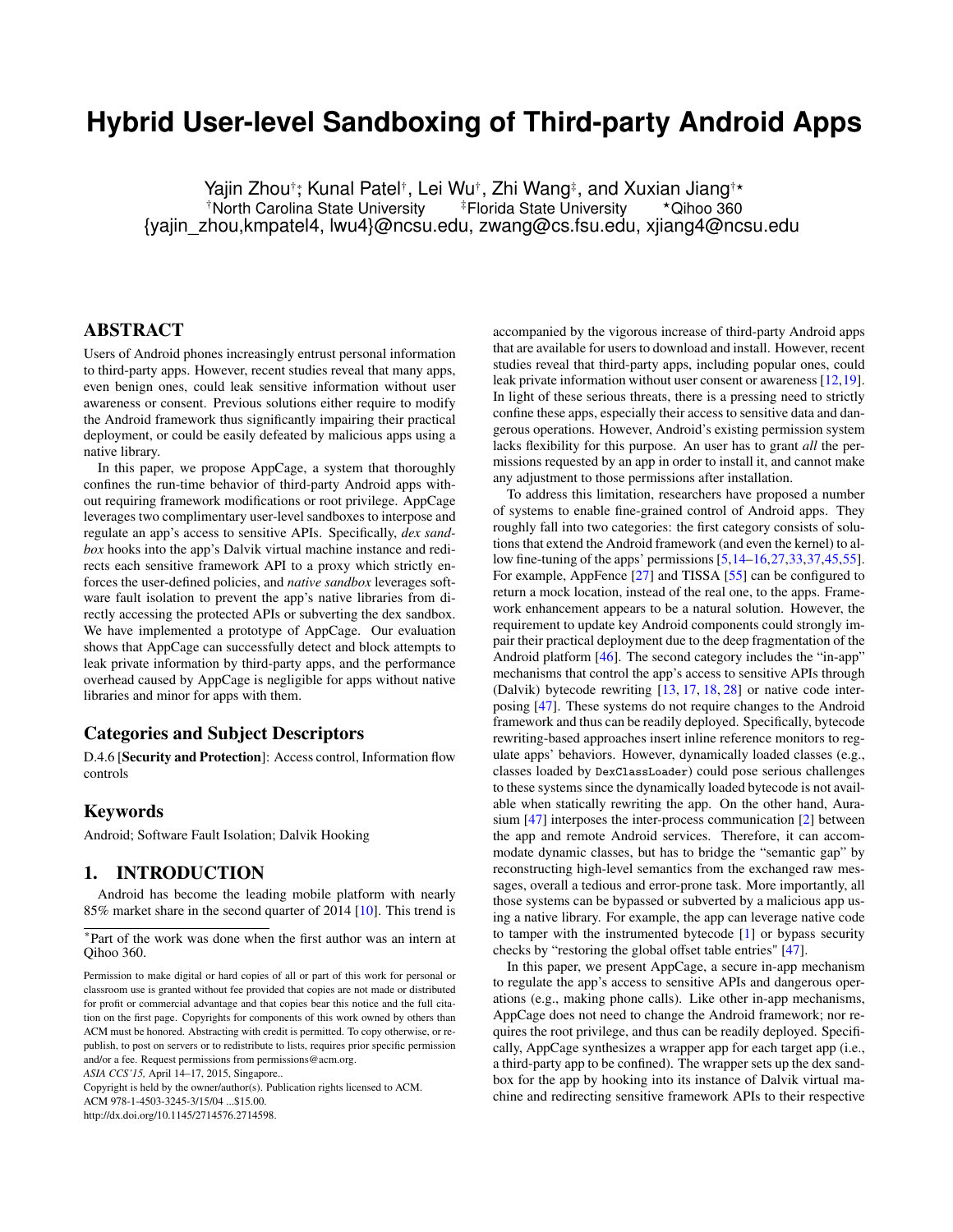stubs. The stubs interpose the access to those APIs and enforce the user-defined policies. With API hooking, AppCage naturally supports dynamically loaded classes because the app eventually needs to call those APIs to retrieve sensitive data. However, API hooking alone could be subverted by the app using native code. To address this challenge, AppCage relies on a second sandbox, native sandbox, to confine the app's native code. The native sandbox leverages software fault isolation (SFI) [\[42\]](#page-11-17) to ensure that the app's native libraries (including the system libraries they depend on) cannot escape from the sandbox or directly modify the code or data outside the sandbox. The app thus cannot tamper with the dex sandbox using native code. In addition, native sandbox prevents the app's native code from directly requesting sensitive data or performing dangerous operations via binder, the Android's ubiquitous interprocess communication mechanism. Combining those two sandboxes, AppCage can comprehensively interpose the app's access to key Android APIs and enforce user-defined policies to fine-tune the app's permissions.

We have implemented a prototype of AppCage and evaluated its effectiveness, compatibility, and performance. Our experiments show that AppCage can successfully detect and block attempts to leak the user's private data by both malicious and benign-but-invasive Android apps, and the security analysis demonstrates that native sandbox can protect our system from being bypassed or subverted. Moreover, the prototype is shown to be compatible with the popular Android apps we downloaded from the Google Play store, and it incurs negligible overhead for apps without native code and a mild <sup>10</sup>.7% overhead for ones with native code. Given the protection offered by AppCage, we consider the performance of AppCage is acceptable for most daily uses.

In summary, this paper makes the following contributions:

- We propose hybrid user-level sandboxes to confine two components of an Android app – the bytecode and the native code. Particularly, dex sandbox relies on API hooking to reliably interpose the bytecode's access to key framework APIs, while native sandbox applies the proven technology of software fault isolation to confine the native code.
- Our native sandbox leverages both dynamic binary rewriting and static compiler-based binary instrumentation to reduce performance overhead. They enforce the same set of rules and can be seamlessly integrated.
- We have implemented and evaluated a prototype of AppCage. The experiment results show that AppCage is effective and compatible with popular apps, and it incurs acceptable overhead for daily use.

## 2. BACKGROUND AND THREAT MODEL

In this section, we briefly introduce some key concepts in Android to provide necessary background information of the proposed system, and then present the threat model.

# <span id="page-1-1"></span>2.1 Dalvik Virtual Machine

Most Android apps are written in the Java programming language and compiled into the bytecode for Dalvik VM. Dalvik VM is a shared library loaded into each running app and is responsible for executing the app's bytecode. To support later-binding of Java, Dalvik VM maintains a data structure for each Java class in the app (ClassObject) and one for each of its methods (Method). The Method structure in turn contains a pointer to the method's bytecode. Figure [1](#page-1-0) shows a simple class and its representation in Dalvik VM. When Sample.M is called, the VM searches for ClassObject

<span id="page-1-0"></span>

Figure 1: ClassObject and Method in Dalvik

of the class and further Method of the target method [\[11\]](#page-11-18). It then retrieves the bytecode of the method to decode and execute it.

Dalvik VM allows an app to dynamically load extra classes using DexClassLoader. The app can leverage this convenient capability to change its behavior at run-time. Dynamic class loading poses serious challenges to systems based on the bytecode rewriting because those classes are not available when the app is statically rewritten [\[17,](#page-11-13) [18,](#page-11-14) [28\]](#page-11-15). AppCage can naturally support this feature because it is based on the API hooking.

# <span id="page-1-2"></span>2.2 Java Native Interface

Java Native Interface (JNI) defines a framework for bytecode and native code to call each other. Android developers can use NDK to implement part of their apps in native languages such as C/C++. NDK compiles the source files into shared native libraries that can be dynamically loaded into the app by Dalvik VM under the request of the app's bytecode. Specifically, the VM uses the dlopen function to load the library into the app, and resolves the address of each imported library function using dlsym. These addresses are cached by the VM to avoid duplicated address resolution later. When a native function is invoked by the bytecode, it passes a special data structure of type JNIEnv, which allows the native code to interact with the bytecode [\[6,](#page-11-19) [39\]](#page-11-20). For example, the native function can use JNIEnv->FindClass("Sample") to locate the Java class Sample and subsequently call its functions. AppCage needs to interpose those key JNI related functions to (1) intercept the loading of native libraries and prepare the native sandbox for them, (2) and switch the run-time environment when entering and leaving the native sandbox.

# 2.3 Dynamic Loading and Linking

Android implements its own dynamic loader and linker for native libraries (/system/bin/linker). Unlike its counterpart in the desktop, Android's loader resolves all the external functions eagerly. For example, if the app's native code depends on the \_\_android \_log\_print function in liblog.so, the loader will promptly load the library and recursively resolve the function address. Even though Android does not support lazy address resolution, the PLT/GOT [\[9\]](#page-11-21) structure is still used for dynamic linking. More specifically, the compiler generates a stub in the PLT section for each external function. All calls to that function in the library are redirect to the stub, which simply contains an indirect branch to the address in the associated GOT entry. When a native library is loaded, the loader resolves the address of the external function and fills it in the GOT entry.

# 2.4 Threat Model

Similar to existing solutions  $[27, 55]$  $[27, 55]$  $[27, 55]$ , we assume an adversary model where third-party apps are not trustworthy (e.g., they could leak personal information) but some of their features are desired by the user. Nevertheless, this privacy-aware user wishes to regulate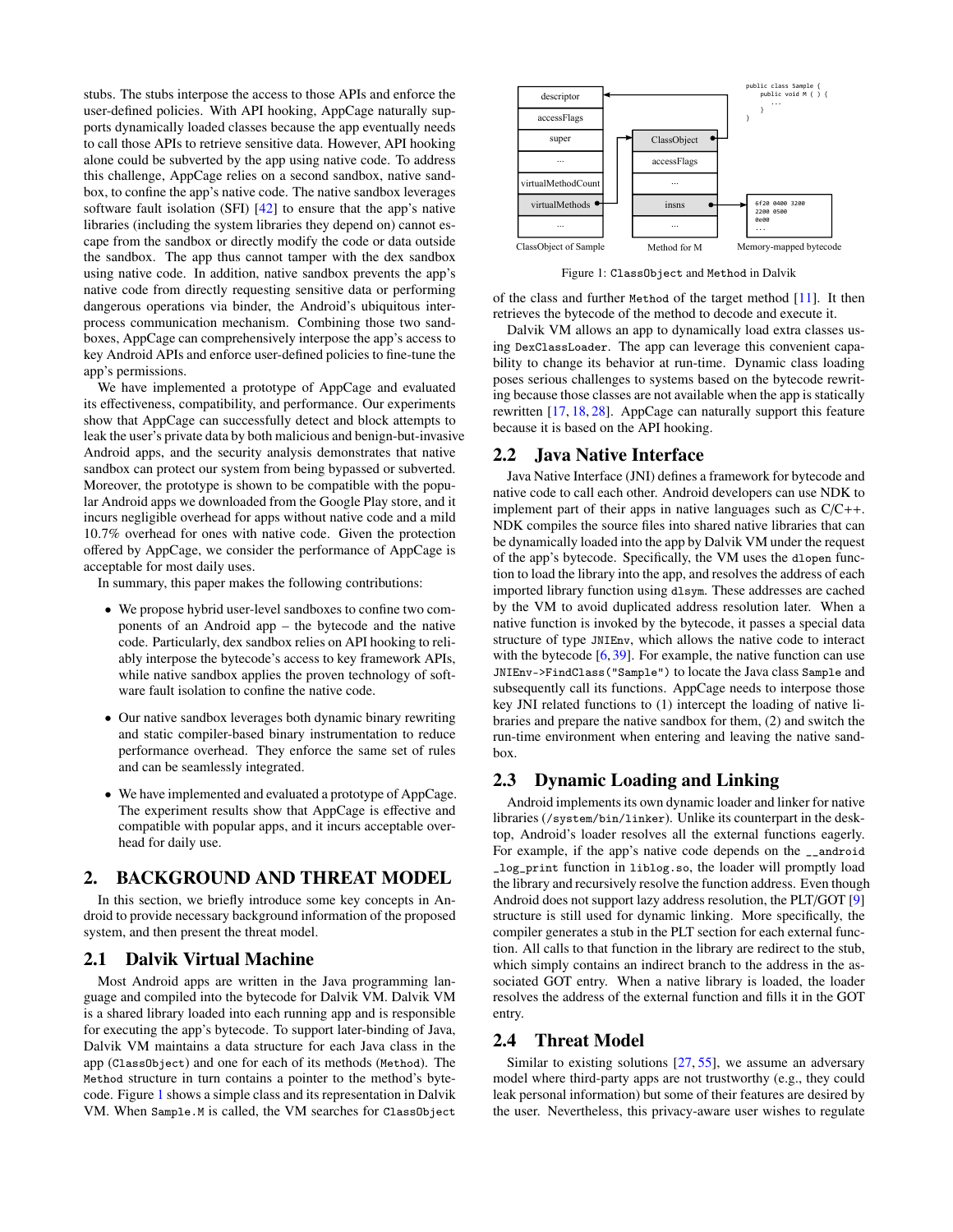<span id="page-2-0"></span>

Figure 2: System architecture of AppCage

the apps' access to the private data and dangerous operations. Our system leverages a utility app that runs on the user's phone to instrument the target app, and this utility app is trusted. Moreover, we assume that the underlying Linux kernel and the Android middleware are trusted and attackers do *not* have the root privilege.

#### 3. SYSTEM DESIGN

In this section, we describe the design of AppCage, particularly its hybrid user-level sandboxes: dex sandbox and native sandbox.

#### <span id="page-2-3"></span>3.1 Overview

The goal of AppCage is to interpose key Android APIs to control the third-party app's access to private data and dangerous operations. Android apps consist of Dalvik bytecode and the optional native libraries. It is necessary to control both components of an app. AppCage provides dex sandbox and native sandbox for this purpose, respectively (Figure [2\)](#page-2-0). To confine bytecode, AppCage hooks into Dalvik VM (libhook.so), and then manipulates its internal data structures to redirect each important Android API to its stub provided by AppCage. At run-time, the stub queries the permission manager whether the operation should be allowed, denied, or prompted to the user for confirmation. If the operation is allowed, the stub will then call the actual API on behalf of the original caller. Figure [2](#page-2-0) shows how the framework method f is interposed by stub\_f. Native sandbox applies software fault isolation to confine the app's native code. It prevents the app from using native code to subvert dex sandbox or directly request system services through binder, Android's lightweight remote procedure call mechanism [\[2\]](#page-10-0). Note that user libraries may depend on some system libraries such as libc.so or libm.so. AppCage provides a set of confined system libraries to the native sandbox. (Dalvik VM is still linked to the original system libraries.) With both sandboxes, AppCage has complete control over the app's access to sensitive APIs.

Use case: Figure [2](#page-2-0) illustrates the run-time state of a confined app. In the following, we describe the use case of AppCage and how the sandboxes are initialized. AppCage provides a utility app that runs on the user's phone. For each third-party app to be installed, it generates a wrapper app that carries the whole original app, the bytecode of the stubs, and libhook.so (Figure [2\)](#page-2-0). If the app has the native code, it also contains an instrumented copy of the native code. The wrapper requests the same permissions as the original app, and its entry point is assigned to a function in AppCage that is tasked to set up the sandboxes before executing the app [\[47\]](#page-11-16). The utility app also monitors the installation of new apps from the official and alternative app stores. For the former, it monitors the directory where the apps normally reside (/data/app) and prompts the user to uninstall the original app and replace it with the generated app. The process is mostly automated and the user only needs to

<span id="page-2-2"></span>

Figure 3: Dalvik hooking of SmsManager.sendTextMessage

click a few buttons when prompted. We cannot intercept the apps from the official app store because that requires the system privilege. For the latter, it can intercept the installation of the app by listening to the INSTALL\_PACKAGE intent, and generate and install the wrapper app on-the-fly. The original app is not installed.

# <span id="page-2-5"></span>3.2 Dex Sandbox

AppCage interposes the app's access to key framework APIs by essentially hooking those APIs. In contrast to previous systems that rewrite the app's bytecode for the same purpose [\[17,](#page-11-13) [18,](#page-11-14) [28\]](#page-11-15), AppCage does not require extra efforts to support dynamically loaded classes and can tolerate obfuscation of the app's bytecode because the app eventually needs to call those interposed APIs to be effective.

AppCage's API hooking is implemented through direct manipulation of Dalvik VM's internal data structures. (We will discuss the compatibility issue raised in Section [5.3.](#page-8-0)) As mentioned in Section [2.1,](#page-1-1) Dalvik VM maintains a ClassObject data structure for each Java class in the app including those of the framework, through which we can find all the methods of the class. For each framework class that has sensitive methods, we manually create a stub class that contains the same set of stub methods <sup>1</sup>[.](#page-2-1) The stub methods query the permission manager whether the operation should be allowed, and call the original methods if so.

Figure [3](#page-2-2) shows an example of the SmsManager class, which allows an app to send text messages in the background via the predefined sendTextMessage method, possibly to premium numbers. To interpose this method, AppCage loads SmsHooks, the stub class for SmsManager, into the app, and manipulates the pointers in their corresponding ClassObjects so that SmsManager.sendTextMessage points to SmsHooks.sendTextMessage and the pointer to the original method SmsManager.sendTextMessage is stored in SmsHooks's array of direct methods (arrow 1 and 2 in Figure [3,](#page-2-2) respectively). As such, the app will be redirected to SmsHooks.sendTextMessage when it tries to send a text message and subject to policy check. If the operation is allowed, SmsHooks.sendTextMessage calls the original method, which can be found in SmsHooks's array of direct methods. Unlike virtual methods, direct methods are called directly without dynamic method resolution [\[11\]](#page-11-18). Hence, it is guaranteed that the original method will be called. By only manipulating method pointers, our system is compatible with the just-in-time compiling by Dalvik VM, a key technology to improve the system performance.

# <span id="page-2-4"></span>3.3 Native Sandbox

Android allows its apps to use native code via the JNI interface (Section [2.2\)](#page-1-2). Native code is often used to speed up performancecritical tasks such as rendering of 3D games. However, native code

<span id="page-2-1"></span> $1$ Most of this process can be automated. Doing it manually is acceptable since it is only a one-time effort.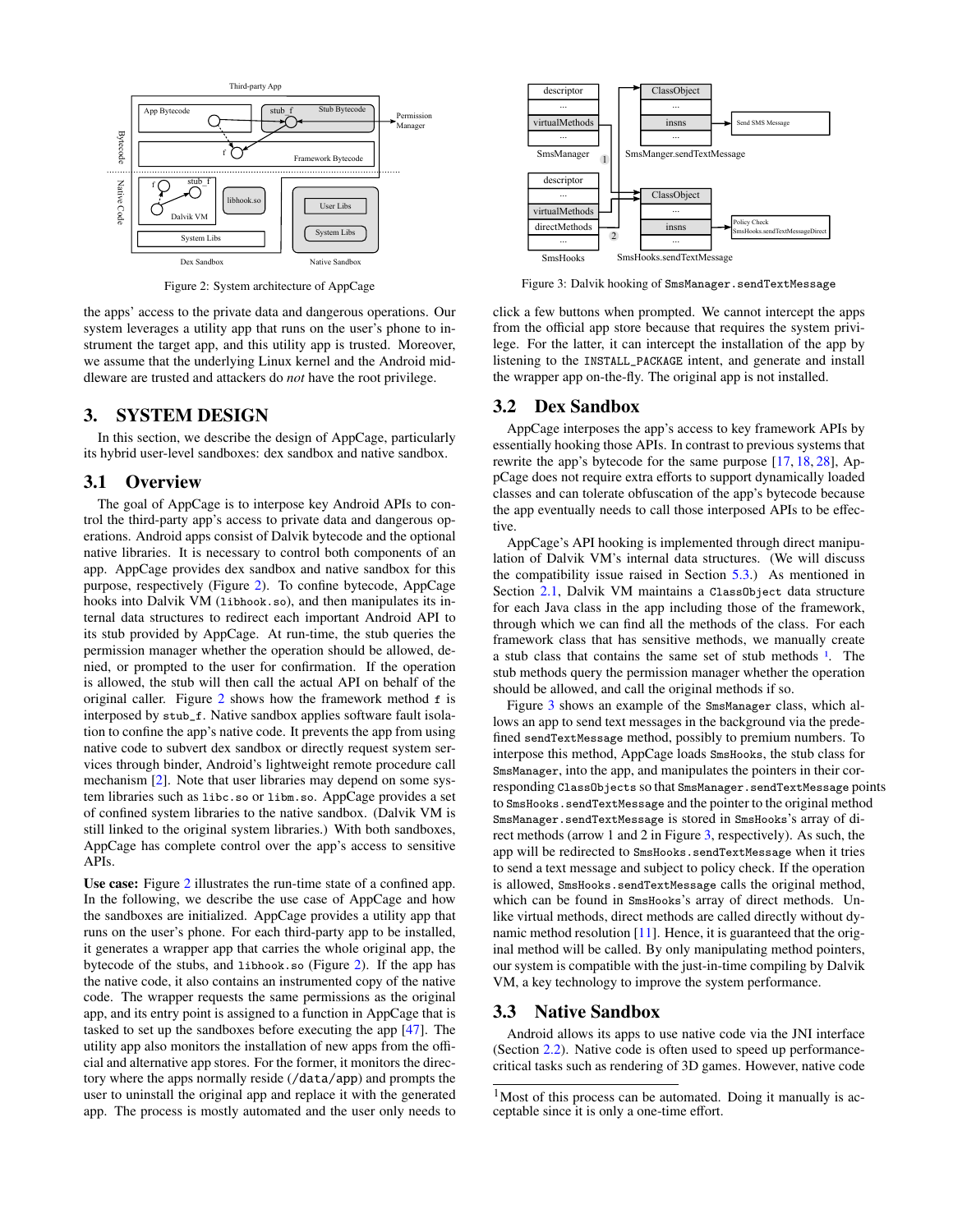could be exploited to subvert security schemes based on bytecode. For example, it can revert the changes to Dalvik VM's data structures made by AppCage. To address that, we adopt the software fault isolation (SFI) [\[42\]](#page-11-17) technology to confine the app's native code. AppCage's native sandbox provides the following security guarantees: native code cannot write to memory out of the sandbox so that it cannot tamper with dex sandbox (memory read does not pose a threat to AppCage because sensitive data are maintained by Android's system service app); native code cannot escape from the sandbox; the access to dangerous instructions such as system call is regulated. Since source code of the app's native binary is not available, we use binary rewriting to implement software fault isolation.

Binary rewriting of the native code can take place at both installation time and run-time: AppCage instruments any native libraries discovered when generating the wrapper app (Section [3.1\)](#page-2-3). It also hooks into the related JNI API to translate native libraries that are unknown during the installation, such as the encrypted libraries [\[3\]](#page-10-2) or the downloaded ones. Our binary rewriter enforces the same set of rules as Native Client (NaCl) [\[38,](#page-11-22) [48\]](#page-11-23). Particularly, instructions are grouped into equal-sized bundles (16 bytes), and indirect branch instructions such as indirect call and return must target the boundary of a bundle. Moreover, the instructions inserted by AppCage (bic and orr) to confine an instruction must be put in the same bundle as that instruction so that they cannot be bypassed by indirect branches jumping over them. The rules of NaCl provide our native sandbox a solid theoretical and practical foundation in security. However, our binary rewriter needs to handle the app's native code in the binary format, while NaCl is a compiler plugin and thus requires the access to source code. Code generated by NaCl normally has less overhead than that by our binary rewriter. As such, AppCage also utilizes a modified NaCl compiler to confine system libraries that the app's native code rely on since their source code is readily available.

Even though ARM is a RISC architecture, rewriting ARM binaries is not straightforward: *1.)* an ARM binary can mix the ARM instructions (32 bits) and the THUMB-2 instructions (16 or 32 bits). *2.)* Constants are often embedded among instructions. We need to identify them and prevent them from being executed. *3.)* ARM instructions can directly refer the program counter (pc), often to read the embedded constants in code. Binary rewriting shifts the instructions around and may cause the wrong pc to be used. To address challenge 2 and 3, AppCage retains the original code section of the app's native code but makes it read-only and non-executable. The translated code section only contains instructions but not constants, which must be loaded from the original code section instead. AppCage also keeps a mapping between the original pc and the translated pc and converts them when necessary. To rewrite a binary, AppCage first disassembles it, breaks it into basic blocks, and instruments it as required by the native sandbox.

Disassembling Native Code: AppCage recursively disassembles the app's native code [\[50\]](#page-11-24) using the exported functions as the initial starting points (the binary may be stripped and may not contain the complete symbol table.) Specifically, it keeps disassembling instructions from a starting point until a return instruction or other terminating instructions. Any targets of direct jumps or call instructions are added to a work list as the new starting points. After exhausting the work list, we start disassembling the leftover gaps with a trial-and-error strategy.

Our disassembler faces two challenges. First, constants are often embedded in-between instructions because they do not fit in the instruction (32 bits at most). To address that, we observe that

constants are often collected at the end of functions and referred to with the pc-relative addressing mode, for example,

#### ldr r1, [pc, #284]

We accordingly treat the targets of pc-relative load instructions as constants. However, the heuristic may treat the real code as constants. This is handled at run-time by rewriting those missed instructions on demand. The second challenge is that a binary can consist of functions in the ARM and THUMB/THUMB-2 states. These states have different instruction length and encoding. AppCage needs to identify the instruction state to correctly disassemble them. This is solved as follows: first, branch instructions such as B, BL with an immediate offset, BX, and BLX specify the state of the target instruction in the encoding. AppCage decodes the targets accordingly using the target instruction encoding. Second, we use the context of a gap to infer its state. For example, if the instructions before and after a gap are in the THUMB state, the gap likely is also in that state. Third, if the previous heuristics fail to decide the instruction state, we assume the instructions are in the ARM state and start to disassemble them. We will restart the process in the THUMB state if errors are encountered, for example, if there are invalid instructions or the data flow in a peephole is inconsistent [\[44\]](#page-11-25).

Note that the instruction mode which is determined by the heuristic, e.g., the branch target of an indirect branch instruction, may be wrong during statically disassembling. AppCage records the instruction mode for such instructions and compare it with the actual instruction mode at run-time. If there is a mismatch, then these instructions will be re-disassembled and instrumented at run-time. Native Code Instrumentation: To rewrite the app's native code, AppCage breaks the disassembled instructions into basic blocks and then instruments each of them according to the instruction types. Figure [4](#page-4-0) shows a concrete example for each such case.

*a.) Memory write instructions:* AppCage requires that memory write instructions can only target addresses within the sandbox. To this end, we position the native sandbox at an address that is  $2^n$ byte aligned with a length of  $2^n$ . Consequently, we can confine memory writes by fixing the top  $32 - n$  bits of the target address to that of the sandbox. For example, if the sandbox is located at the range of [0x40000000, 0x5FFFFFFF], we can use the following two instructions to confine memory writes (assuming r0 is the base register):

```
bic r0, r0, #0xa0000000 /* clear bits 31,29 */
\begin{bmatrix} -1 & -1 \\ 0 & 0 \\ 0 & 0 \\ 0 & 0 \\ 0 & 0 \\ 0 & 0 \\ 0 & 0 & 0 \end{bmatrix} /* set bits 30 */
```
Moreover, we put two guard pages around the sandbox, one at each end, to accommodate addressing modes with an immediate offset, which is always less than 4,096 in the ARM architecture (see case 1 in Figure [4](#page-4-0) for an example). If the target address is calculated from several registers, we first save the address to a scratch register (spill one if necessary) and apply the same instructions as above to confine it. The memory write instruction is then patched to use the scratch register as the target (case 2 in Figure [4\)](#page-4-0).

AppCage normally instruments every memory write instruction. One exception is those instructions with sp as the base register and an immediate offset. They are frequently used to update local variables. To reduce overhead, we do not instrument this type of instruction (case 3 in Figure [4\)](#page-4-0), but instead instrument all instructions that update the sp register to guarantee that sp is within the sandbox (case 4 in Figure [4.](#page-4-0))

*b.) Branch instructions:* the second category of instructions to rewrite consists of branch instructions, used for jumps and calls. Branch instructions can address the target with an immediate offset (direct branch) or with registers (indirect branch). Both types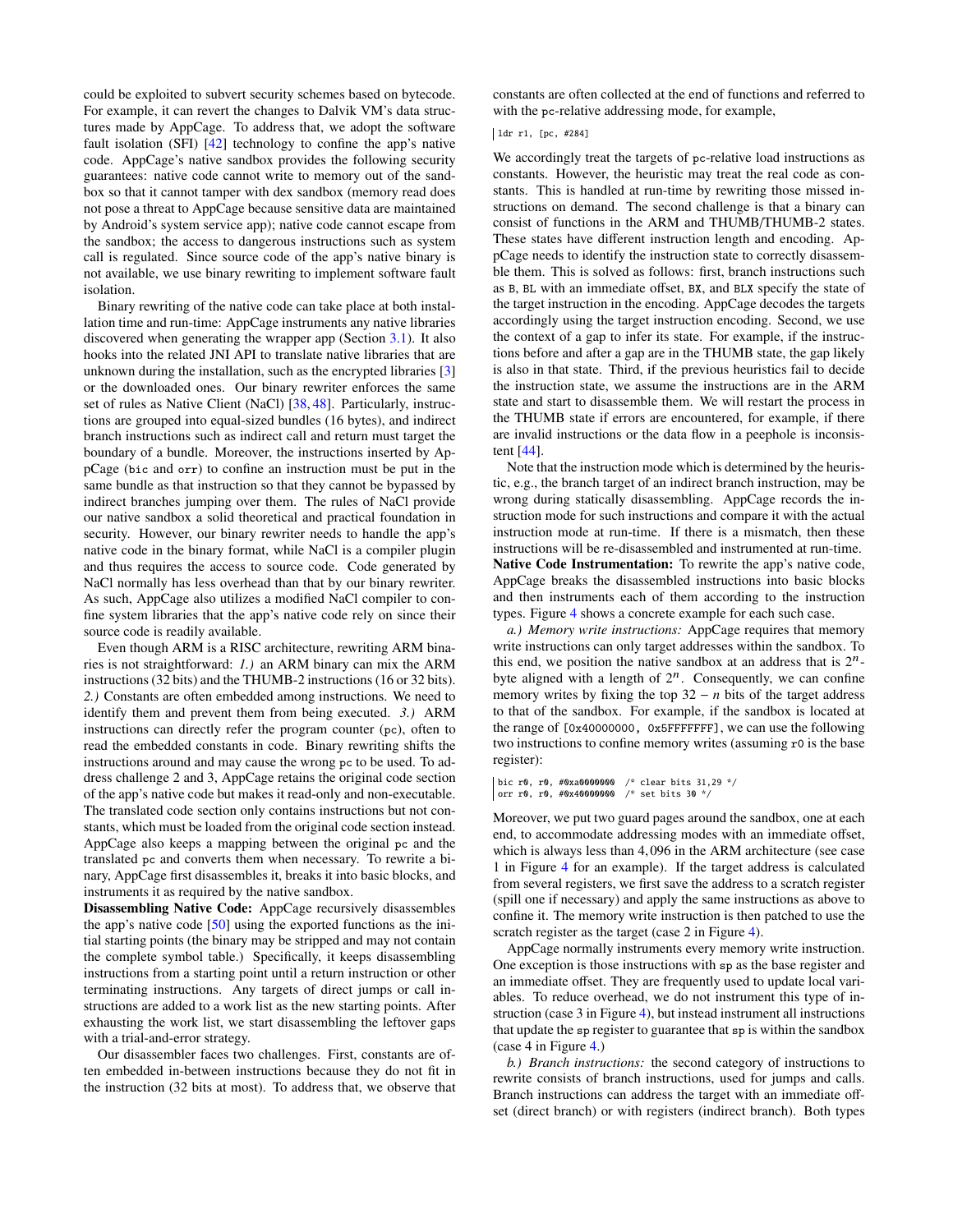```
(1) memory write: immediate offset
before:
  e2b8: e5840008 str r0, [r4, #8]
after:
  f8b0: e3c4420e bic r4, r4, #0xe0000000
  f8b4: e5840008 str r0, [r4, #8]
Before writing data into memory,we mask off some bits
of the target address. Since the immediate offset is within
the 4K range, we can confine it by adding a guard page 
before and after the native sandbox.
(2) memory write: register offset
before:
  f054: e784e10c str lr, [r4, ip, lsl#2]
after:
  1004: e084310c add r3, r4, ip, lsl#2
  1008: e3c3320e bic r3, r3, #0xe0000000
  100c: e583e000 str lr, [r3]
For instructions using the register offset,we allocate
a scratch register (r3 in this case) first to store the 
target address of memory write, and then we mask 
off the related address bits. The original instruction
is replaced by one using the scratch register.
(3) memory write: SP as the base register with 
   immediate offset
before:
 114a0: e58d11d0 str r1, [sp, #464]
after:
 12f5c: e58d11d0 str r1, [sp, #464]
For instructions using the SP register as the base with 
immediate offset, we do not instrument them but instead 
ensure that SP is always within the sandbox by rewriting 
the instructions that update SP.
(4) computation : update SP
before:
 1c284: e084d005 add sp, r4, r5
after:
 10200: e084d005 add sp, r4, r5
 10204: e3cdd20e bic sp, sp, #0xe0000000
We instrument instructions that update SP to make sure 
SP is always within the native sandbox.
                                                               (5) direct branch
                                                               before:
                                                                 dca4: 1affffbf bne 0xdba8
                                                                after:
                                                                  f068: 1affffb3 bne 0xef3c
                                                                We need to patch the target of the direct branch instructions to its 
                                                               corresponding translated target. 
                                                               (6) indirect branch: branch address on the stack
                                                                before:
                                                                 164f8: e8bd8002 pop {r1, pc}
                                                                after:
                                                                 18e10: e8bd0002 pop {r1}
                                                                 18e14: e59ff718 ldr pc, [pc, #1816] ;0x19534
                                                                 ...
 19534: 0001aae4
                                                                The registers other than PC will be popped first, and then it jumps to the 
                                                               indirect branch trampoline at offset 0x1aae4 (this address is patched 
                                                                by AppCage according to whether the PC is on the stack or in the 
                                                               reigster.) The trampoline fecthes the branch address from the stack and 
                                                               check whether it is valid. If so, it will jump to the address for execution. 
                                                               (7) indirect branch: branch address in a register
                                                               before:
                                                                 164bc: e12fff1e bx lr
                                                                after:
                                                                 18dcc: e59ff75c ldr pc, [pc, #1884] ;0x19530
                                                                 ...
 19530: 0001aa88
                                                               Similar to case 6, it jumps to the indirect branch trampoline. This 
                                                               trampoline validates the branch target in the register and jumps to it 
                                                                for execution, if valid.
                                                               (8) using PC as the source register in non-branch instructions
                                                               before:
                                                                 14e80: e08f1001 add r1, pc, r1
                                                                after:
                                                                 1748c: e52d3004 push {r3}
                                                                 17490: e59f331c ldr r3, [pc, #796] ;0x177b4
                                                                 17494: e0831001 add r1, r3, r1
                                                                 17498: e49d3004 pop {r3}
                                                                 ...
 177b4: 00014e88
                                                                We allocate a scratch register (r3 in this case), spill it when necessary,
                                                               and load the original PC stored at address 0x177b4 into it. The original 
                                                               instruction is transformed to use this scratch register.
```
Figure 4: Instrumentation of native code by AppCage

(for simplicity, we assume the native sandbox is at the [0x0, 0x1FFFFFFF] address space range.)

of branch instructions need to be instrumented to ensure that the app's native code cannot escape from the sandbox. Direct branches can be handled completely during binary rewriting because their targets are known statically. We only need to verify that they target legitimate instructions in the sandbox and patch the immediate offsets accordingly (case 5 in Figure [4\)](#page-4-0). Indirect branches require validation of the branch targets at run-time because they are unknown during translation. The address of the target may be on the stack (case 6 in Figure [4\)](#page-4-0) or in a register (case 7 in Figure [4\)](#page-4-0). AppCage uses a trampoline to handle the indirect branch instruction. The original instruction is replaced with a direct branch to its associated trampoline. The trampoline retrieves the original branch address and verifies that it lies within the sandbox. If so, the trampoline further converts the address to the translated target, with the help of the mapping between the original pc and the translated pc, and branches to it.

*c.) Instructions using* pc *as a general register:* in ARM, pc (program counter) can be directly accessed as a general register. Instructions using pc as the destination operand are in fact indirect branch instructions. This case has been discussed in b). If pc is used as the source operand, its value is decided by the address of the currently executing instruction, and thus is different from the original and intended value. For example, the following instruction at address 0x14e80 is relocated to 0x1748c by the binary rewriter. When the app runs, the pc register has a value of 0x17494, instead of the expected value of 0x14e88 (for historic reasons, pc in ARM is the address of the current instruction plus 8.)

| 14e80: add r1, pc, r1 |  | $--$ | 1748c: add r1, pc, r1 |             |  |  |
|-----------------------|--|------|-----------------------|-------------|--|--|
| PC: 0x14e88           |  |      |                       | PC: 0x17494 |  |  |

To address this, we allocate a scratch register, load the original pc into it, and patch the instruction to use the scratch register instead of the current pc (case 8 in Figure [4\)](#page-4-0).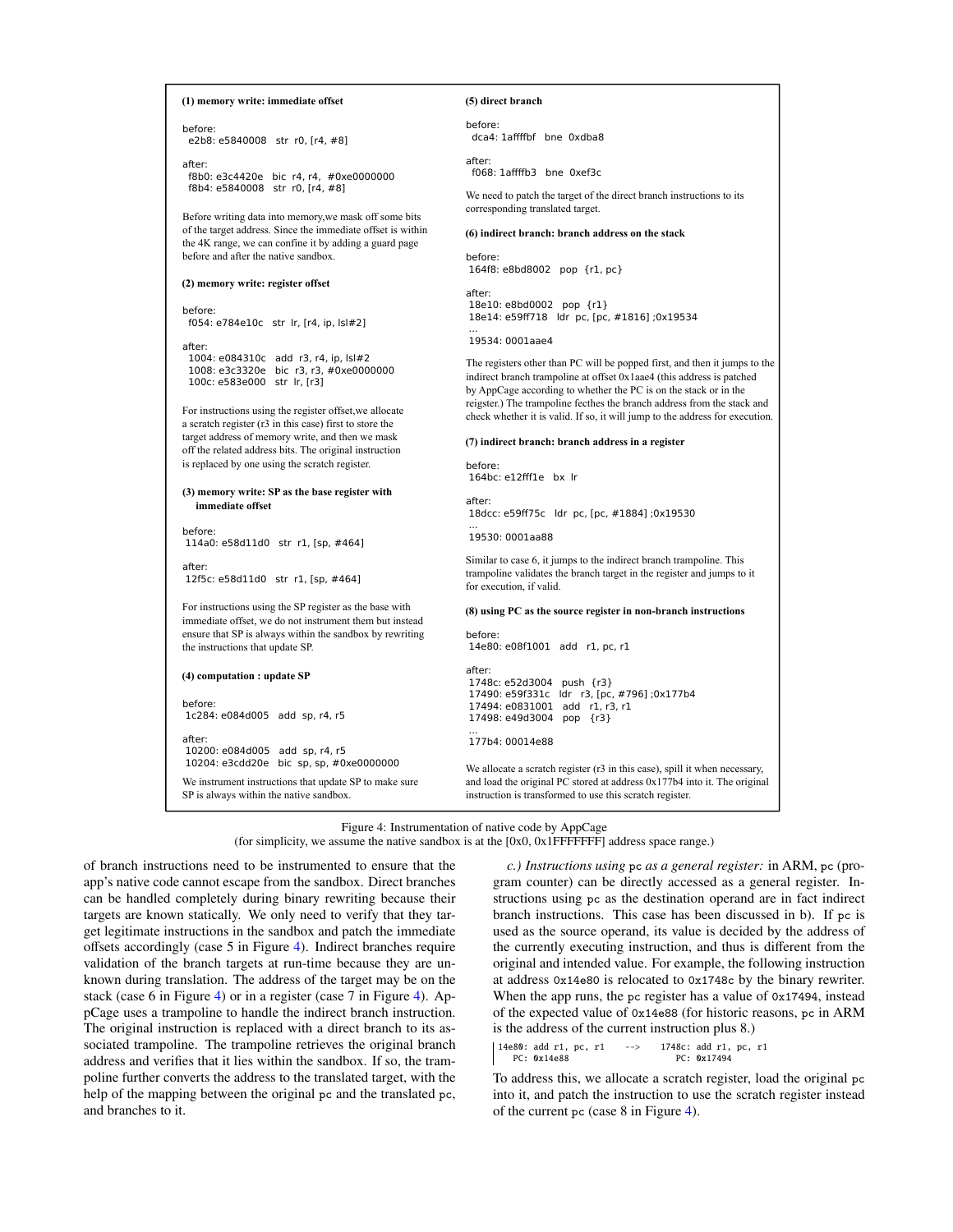*d.) System call instruction:* uncontrolled system calls can be exploited to subvert our system, for example, by tampering with the memory protection or calling system services through binder. As such, AppCage disallows direct system calls in the app's native libraries. The app instead has to access the kernel services through the APIs of the system libraries (e.g., libc). This is barely restrictive because very few apps, if any, rely on direct system calls. To prevent those libraries from being misused, AppCage provides a confined copy of the necessary system libraries to the native sandbox. During rewriting, *direct* system call instructions in the app's native code are replaced by branches to a function that terminates the current app.

System Libraries Instrumentation: the app's native code often relies on system libraries for service (e.g., libc.so). For performance reasons, AppCage uses the NaCl compiler for ARM [\[38\]](#page-11-22) to sandbox the system libraries. Those libraries are loaded into the native sandbox by a custom loader and linked with the app's native code (Dalvik VM uses an unconfined version of the system libraries). Those libraries are subjected to the same constraints as the app's native code: memory writes and branch instructions must target locations within the native sandbox. However, NaCl compiler assumes that the lower 1GB memory is reserved for the sandbox. This cannot be guaranteed by AppCage because the location of native sandbox is unknown until it is initialized at run-time. Hence, we need to customize the NaCl compiler for our purpose.

NaCl uses the bic instruction to clear the most significant two bits of a branch target to ensure it is within the first 1GB of the address space. The last four bits of the target are also cleared to prevent the instrumented code from branching to the middle of an instruction bundle (16 bytes):

| bic r0, r0, 0xc000000f /\*clear top 2 and the last 4 bits\*/

For memory store instructions, NaCl uses the tst and streq instructions to conditionally execute the memory write if the address is inside the sandbox.

| tst r0, #0xc0000000 | /* within the first 1GB? */   |
|---------------------|-------------------------------|
| streq r1, [r0, #12] | /* store to memory if $so^*/$ |

Because native sandbox is not guaranteed to start at address 0, we modify the NaCl compiler to emit bic and orr instructions to confine sensitive instructions, similar to the binary rewriter. However, we have to keep the immediate values of those instructions undefined during translation because the location of native sandbox is unknown until it's initialized at run-time. AppCage's custom loader patches those instructions with the actual location of the sandbox.

JNI Interface: the app's bytecode and native code can call each other through the JNI interface. However, Dalvik VM and native sandbox have different contexts under AppCage such as stack, heap, and the code section. AppCage needs to intercept the JNI calls and switches the context accordingly. This has to be performed in both directions, from bytecode to native code and vice versa.

Bytecode can load and resolve native functions via Android's dynamic linker (/system/bin/linker) and call it through the JNI interface. To intercept those calls, we hook the dlopen and dlsym functions in Dalvik VM. The dlopen hook allows us to rewrite native libraries unseen during the installation (e.g., a newly downloaded library). Moreover, when dlsym is called to resolve a native function, we return its associated gate function in place of the target function. The gate prepares the execution context for the sandbox by copying over the parameters and switching the stack and registers. It then enters the sandbox to execute the target function. When the function returns, the gate switches the context back to Dalvik

<span id="page-5-0"></span>Table 1: Confined operations by the current prototype

| Operation        | Permissions                 |
|------------------|-----------------------------|
| Send SMS         | <b>SEND SMS</b>             |
| Read SMS         | <b>READ SMS</b>             |
| Delete SMS       | <b>WRITE SMS</b>            |
| Phone call       | <b>CALL PHONE</b>           |
| Read contacts    | <b>READ CONTACTS</b>        |
| Write contacts   | <b>WRITE CONTACTS</b>       |
| Read call logs   | <b>READ CALL LOG</b>        |
| Get location     | <b>ACCESS FINE LOCATION</b> |
|                  | ACCESS COARSE LOCATION      |
| Network          | <b>INTERNET</b>             |
| <b>Read IMEI</b> | <b>READ PHONE STATE</b>     |

VM. Meanwhile, native code can also call exported bytecode functions through the JNIEnv structure. To intercept those calls, we replace the functions in JNIEnv with their stubs in the sandbox. The stub switches the execution environment to that of Dalvik VM and then calls the actual JNIEnv functions [\[39\]](#page-11-20). The direct reference to Java heap is processed through the copy-in and copy-out mechanism [\[39\]](#page-11-20).

# <span id="page-5-2"></span>4. IMPLEMENTATION

We have implemented a prototype of AppCage. In particular, dex sandbox is implemented in the Java and C++ programming language, while native sandbox is implemented in C and the ARM assembly. In this section, we discuss the concrete implementation of this prototype.

# 4.1 Dex Sandbox

AppCage generates a wrapper app for a third-party app. The wrapper app consists of the original app and the additional components for the sandboxes. AppCage features both a dex sandbox for the bytecode and a native sandbox for native code. Dex sandbox hooks into the sensitive framework APIs to enforce the user-define policies. These policies are managed by a separate app (permission manager in Figure [2\)](#page-2-0). Only permission manager can update the user policy database; other apps can read the database through an exported content provider interface. Table [1](#page-5-0) lists the operations that our prototype can interpose. It is relatively easy to extend this list by adding more stubs. Permission manager can respond to a request with three verdicts: allow, deny, and prompt-to-user. It can be enhanced to return mock results (e.g., fake location) to improve its compatibility with third-party apps [\[27,](#page-11-6) [55\]](#page-11-10).

Original App Loading: AppCage loads the embedded app into dex sandbox for execution. It leverages the DexClassLoader class for this purpose. However, this class loader is different from the class loader used by Dalvik VM to load the wrapper app and the stubs (PathClassLoader), and only classes loaded by the same class loader can refer to each other (this is also true for apps without AppCage). Therefore, classes in the original app cannot communicate with the stubs. To address this, we change the value of pathList of PathClassLoader to that of DexClassLoader. After that, the classes of the original app will behave like that they are loaded by the same loader as the stubs.

# <span id="page-5-1"></span>4.2 Native Sandbox

Native sandbox confines the app's native code into a continuous block of memory space. Figure [5](#page-6-0) shows the layout of the app's address space at run-time. The memory for native sandbox is 256MB aligned so that we can use the simple bic and orr instructions to control memory access. AppCage has a custom loader for the native code. It intercepts the app's requests to load the native code to sandbox it. Specifically, the loader will load both the original code section and the translated code section. The former is marked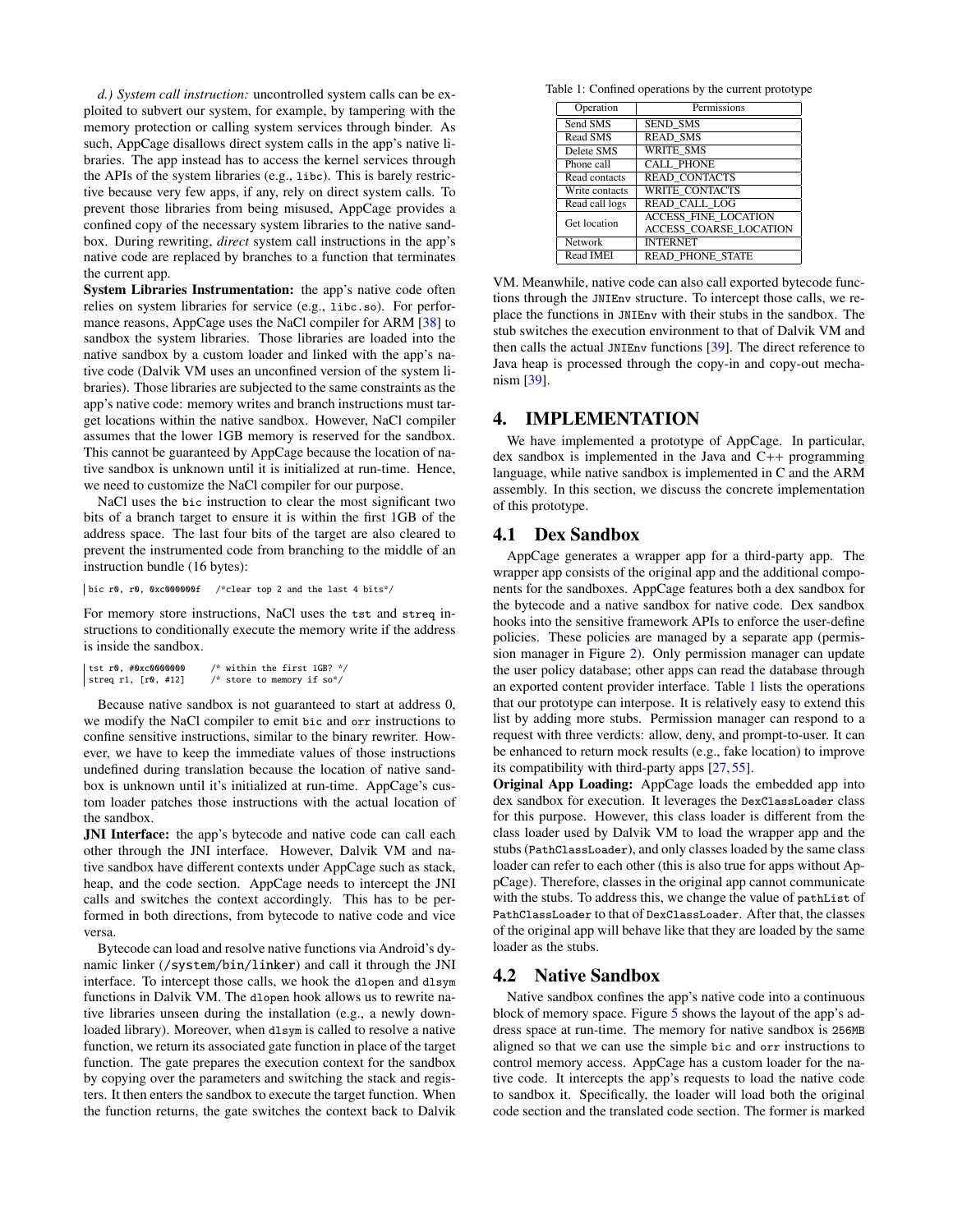<span id="page-6-0"></span>

Figure 5: Memory layout of the native sandbox

as read-only and *non-executable*. We keep this section so that pcrelative instructions can access the correct memory. The loader also needs to fix various addresses in the translated code, such as those of the indirect jump trampolines.

Link to System Libraries: the app's native code is linked to NaClcompiled system libraries. NaCl requires that branch targets aligned at the boundary of a bundle (16 bytes). This alignment ensures that the sandboxed code cannot jump into the middle of a bundle and bypass security checks. As such, we need to align return addresses of the native code at the boundary of a bundle. For example, the instruction at offset 0*x*4*ae*8 calls \_\_android\_log\_print@plt, which eventually jumps to the \_\_android\_log\_print function in the system library. When this function in the system library returns, the last 4 bits of the 1r register are masked out by NaCl [\[38\]](#page-11-22). When translating this instruction, we need to add padding instructions (nop) to ensure that the return address is 16 bytes aligned (0x22b0 in the example).

```
4ae8: ebfff8de bl 2e68 <__android_log_print@plt>
--><br>22a4:
22a4: e320f000 nop {0}<br>22a8: e320f000 nop {0}
                      nop {0}
22ac: ebfff772 bl 0x7c <__android_log_print@plt>
         /*lr = 0x22b0 * /
```
Changes of System Libraries: AppCage provides the NaCl-compiled system libraries to the native sandbox. It makes the following additional changes for them to safely run in the sandbox:

*First*, the heap management functions in libc such as malloc are changed to allocate memory from the heap of the native sandbox, instead of the default heap. *Second*, we add security checks in some library functions. For example, the app should not be able to use mprotect to make the code section writable. Another example is the ioctl function in libc, which may be misused to send commands to the key Android services through the binder interface (/dev/binder), bypassing AppCage's policy check. *Third*, we relocate the thread local storage (TLS) to the native sandbox. Particularly, we allocate a special region inside the sandbox for TLS and change the \_\_get\_tls function accordingly. *Last*, callback functions may pose a problem for AppCage. For example, the app can register a callback function to the qsort function in libc. When qsort calls this function, a segmentation fault will be raised because the function is a part of the original code section, which is non-executable (Section [3.3\)](#page-2-4). To address this, we register a signal handler to capture segmentation faults caused by those functions. In the signal handler, we lookup the translated callback function and dispatch to it.

Indirect Branch Trampolines: the indirect branch trampoline is fairly involved. It first saves the scratch registers and the status register, and retrieves the branch target from the stack or the register. The branch target (in the original code section) is then converted

<span id="page-6-1"></span>

| 1a544: e24dd004 sub                        | sp, sp, #4 ; 0x4                                               |
|--------------------------------------------|----------------------------------------------------------------|
| 1a548: e92d400f push {r0, r1, r2, r3, lr}  |                                                                |
| – 1a54c: ea000000 b                        | 0x1a554                                                        |
| 1a550: e1200070 bkpt                       | 0x0000                                                         |
| → 1a554: e10f2000 mrs                      | r2, CPSR //move status to r2                                   |
|                                            | 1a558: e92d0004 push {r2} //save status register on stack      |
| -1a55c: ea000000 b                         | 0x1a564                                                        |
| 1a560: e1200070 bkpt                       | 0x0000                                                         |
| → 1a564: e1a03000 mov                      | r3, r0 //move jump target (r0) to r3                           |
| 1a568: e59f25a8 ldr                        | r2, [pc, #1448]; 0x1ab18                                       |
| – 1a56c: ea000000 b                        | 0x1a574                                                        |
| 1a570: e1200070 bkpt 0x0000                |                                                                |
| → 1a574: e12fff32 blx                      | r2 // retrieve the pc                                          |
|                                            | 1a578: e8bd0004 pop {r2} //pop status register to r2           |
| -1a57c: ea000000 b                         | 0x1a584                                                        |
| 1a580: e1200070 bkpt                       | 0x0000                                                         |
| → 1a584: e129f002 msr                      | CPSR fc, r2 //restore status register                          |
| 1a588: e58d0014 str                        | r0, [sp, #20] //put new PC on stack                            |
| -1a58c: ea000000 b                         | 0x1a594                                                        |
| 1a590: e1200070 bkpt                       | 0x0000                                                         |
| → 1a594: e8bd400f pop {r0, r1, r2, r3, lr} |                                                                |
|                                            | 1a598: e49df004 pop {pc} //jump to new PC                      |
|                                            |                                                                |
|                                            | /* patch it to the function to get pc from stack or register*/ |
| 1ab18: 00000000                            |                                                                |

Figure 6: An example of indirect branch trampoline

to the translated pc. At last, the trampoline restores the registers and branches to the target pc. Figure [6](#page-6-1) shows a concrete example of the indirect branch trampoline. The trampoline has a nontrivial design because we cannot simply spill the scratch registers to the stack. For example, if the indirect branch instruction calls a function, some parameters may be saved on the stack. Changing the stack passes wrong values to those parameters. If the indirect branch instruction returns from a function, it could return to a wrong location, even out of the sandbox. The trampoline in Figure [6](#page-6-1) guarantees the stack is not changed before branching.

Since the indirect branch trampoline is in the native sandbox, we need to prevent it from being misused by the native code. Binary rewriting guarantees that the app's native code cannot jump to the middle of a trampoline. This is because branches in the translated code can only target addresses in the mapping table of the original and translated pcs, and only the beginning of the trampoline is in this table. However, the native code may achieve the same goal by leveraging the indirect branches in the system libraries since they can target any bundles. To this end, we put the bkpt instruction at the code boundaries of the trampoline, and use b instruction to skip bkpt inside the trampoline [\[48\]](#page-11-23). Any attempts to jump into the trampoline from the NaCl-compiled system libraries will be captured because they can only target those boundaries (the bkpt instructions in the trampoline), a security rule enforced by the NaCl compiler.

# 4.3 Native Sandbox Optimizations

To reduce performance overhead, we apply several optimization techniques to the native sandbox.

Redundant Check Removal: when translating memory write instructions, we can analyze the register usage in an instruction bundle and remove redundant safety checks. For example, we only need to apply the confinement instructions to the first memory write instruction in the following case:

3324: str r3, [r4, #8] 3328: str r3, [r4, #20] --> /\* native sandbox: [0x40000000, 0x5FFFFFFF] \*/ 4400: bic r4, r4, #0xa0000000 4404: orr r4, r4, #0x40000000 4408: str r3, [r4, #8] 440c: str r3, [r4, #20]

Calls of System Library Functions: compilers use the PLT/GOT structure to support dynamic linking. Specifically, calls to an exter-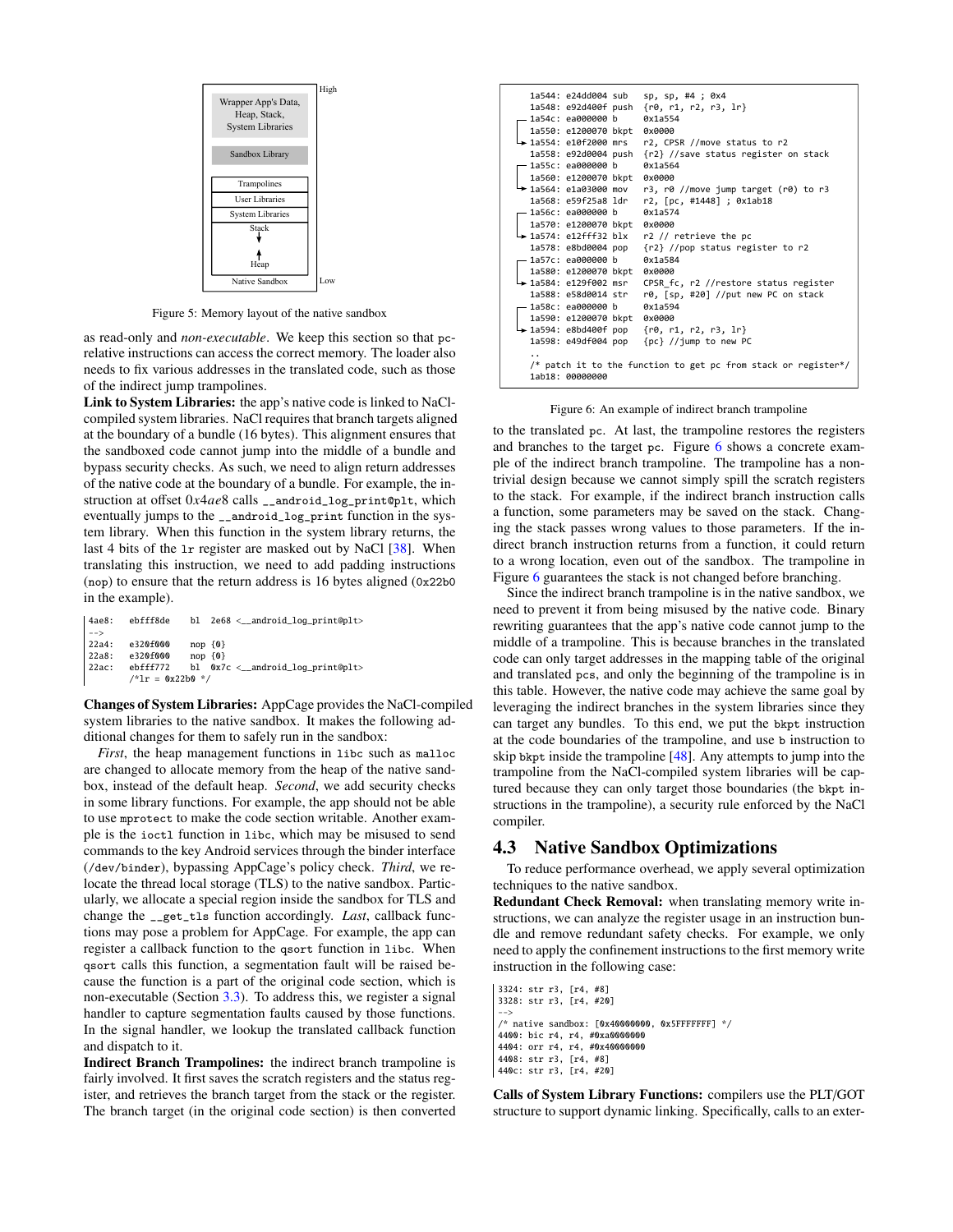<span id="page-7-2"></span><span id="page-7-0"></span>

(a) Gone60 malware: reading contacts (b) FakePlayer: sending SMS to a premium number

<span id="page-7-1"></span>Figure 7: AppCage detects malicious behaviors

nal function are patched to the function's stub in the PLT section, which indirectly branches to the function address in the associated GOT entry. The GOT entry is normally filled in by the dynamic linker after it resolves the address of the external function. In AppCage, the GOT entries are patched by our own custom loader and are guaranteed to be in the sandbox. Therefore, we do not need to rewrite the indirect branch instructions inside the PLT section (the GOT section is set to read-only after initialization.)

Function Return Optimization: ARM binaries often use the pop instruction to return from a function. Our binary rewriter treats the pop instruction using pc as the target operand as an indirect branch, which has a relatively heavy instrumentation (Section [4.2\)](#page-5-1). Considering function return is highly frequent, we need to avoid the time-consuming indirect branch trampoline. To this end, we fetch the branch target into the lr register and add instructions to confine the value of lr before jumping to it. In particular, we mask off the last four bits of the return address to align it with the NaCl instruction bundle. The following instructions illustrate this optimization:

```
pop {r3, r4, pc}
 -->
pop {r3, r4]
pop {lr}
/* native sandbox: [0x40000000, 0x5FFFFFFF] */
bic lr, lr, #0xa000000f
orr lr, lr, #0x40000000
bx lr
```
Address Cache in Indirect Branch Trampolines: indirect branch trampolines need to look up the mapping between old pc and translated pc. Before looking up the table, we first search a small cache of the previously converted pcs (8 entries). This simple optimization has a high hit rate (90% for the nbench [\[7\]](#page-11-26) benchmark.)

# 5. EVALUATION

In this section, we evaluate the effectiveness, compatibility, and performance of our prototype. The experiments are based on a Google Nexus S phone running Android 4.1.2 (build number JZ054K).

# 5.1 Effectiveness of AppCage

We used samples from 15 malware families obtained from the Android Malware Genome Project [\[52\]](#page-11-27) and online malware [\[8\]](#page-11-28) repository to evaluate the effectiveness of AppCage. Specifically, we try to trigger their malicious behaviors and check whether our prototype can capture all of them. However, some samples can only be triggered by commands from the defunct remote command and control (C&C) servers. For example, GoldDream waits for the commands to send SMS or make phone calls to premium numbers in the background. To address this, we redirect the traffic to the C&C servers to our local machines at the network level and send commands to these malware samples. Similarly, some malware samples need to be triggered by particular SMS messages. Table [2](#page-8-1) lists these samples and the attempted malicious operations by them. AppCage successfully captures all the attempts by them to leak private information and perform dangerous operations. In the following, we present the details of the experiment with the Gone60 malware.

Gone60 was first discovered from the official Android Market in September 2011. When executed, it immediately reads the call logs, contacts and SMS messages in the phone and sends them to the remote server. We sideload this app on our test phone, AppCage intercepts the installation and installs a confined version of it. When the app is started, AppCage detects its attempts to read the sensitive information. Since we have not specified any policy for this app yet, AppCage prompts us to choose whether to allow or deny the access. Figure  $7(a)$  shows the prompt generated by AppCage regarding Gone60's access to the contacts. Figure [7\(b\)](#page-7-1) shows a similar prompt when FakePlayer tries to send SMS to a premium-rated number.

In addition to malware, we also experimented with some benign but invasive apps. These apps are not malicious, but may aggressively access the private information, say, for targeted ads. In our evaluation, AppCage can detect all the accesses and provide users an option to block them. For example, the BestBuy app requests the permissions to access location, send SMS, and make phone calls. The user can leverage AppCage to disallow this app to send SMS, but allow it to access location (e.g., to find the local BestBuy stores.)

# 5.2 Security Analysis

In this paper, we assume a threat model in which third-party apps are untrusted or even malicious. In this section, we explore possible attacks to bypass or subvert AppCage and the countermeasures built into our system.

**Java Obfuscation:** the bytecode of Android apps are often obfuscated. Java-based obfuscation does not affect the effectiveness of our system because dex sandbox is implemented in Dalvik VM unreachable to the bytecode (tamper-resistance), and the app still needs to call the interposed APIs to get private information. For example, Java reflection is often used to hide the actual framework APIs called by the app. AppCage can interpose this behavior because the function call will eventually be dispatched through the Method structure in Dalvik VM, where AppCage places its hook.

Dynamic Bytecode: Android apps can dynamically load external bytecode for execution. For example, they can download the bytecode from a remote server and use DexClassLoader or other loaders to execute it. This poses a threat to bytecode-rewriting systems because the new bytecode is not available during rewrite. This attack is not effective against our system for the same reason as Java obfuscation. AppCage is positioned to interpose the dynamically loaded bytecode.

Direct Calls to System Services: In Android, sensitive data are maintained by separate system service daemons and exported to third-party apps through the binder interface. An app can directly access those services through the IBinder interface (in Java) [\[26\]](#page-11-29) or the raw IPC (in native code). For example, the app can obtain the IBinder interface of the location service to get the current location without using the high-level LocationManager class. AppCage can defeat such attacks by preventing the app from obtaining the IBinder instance of known system services (most legitimate apps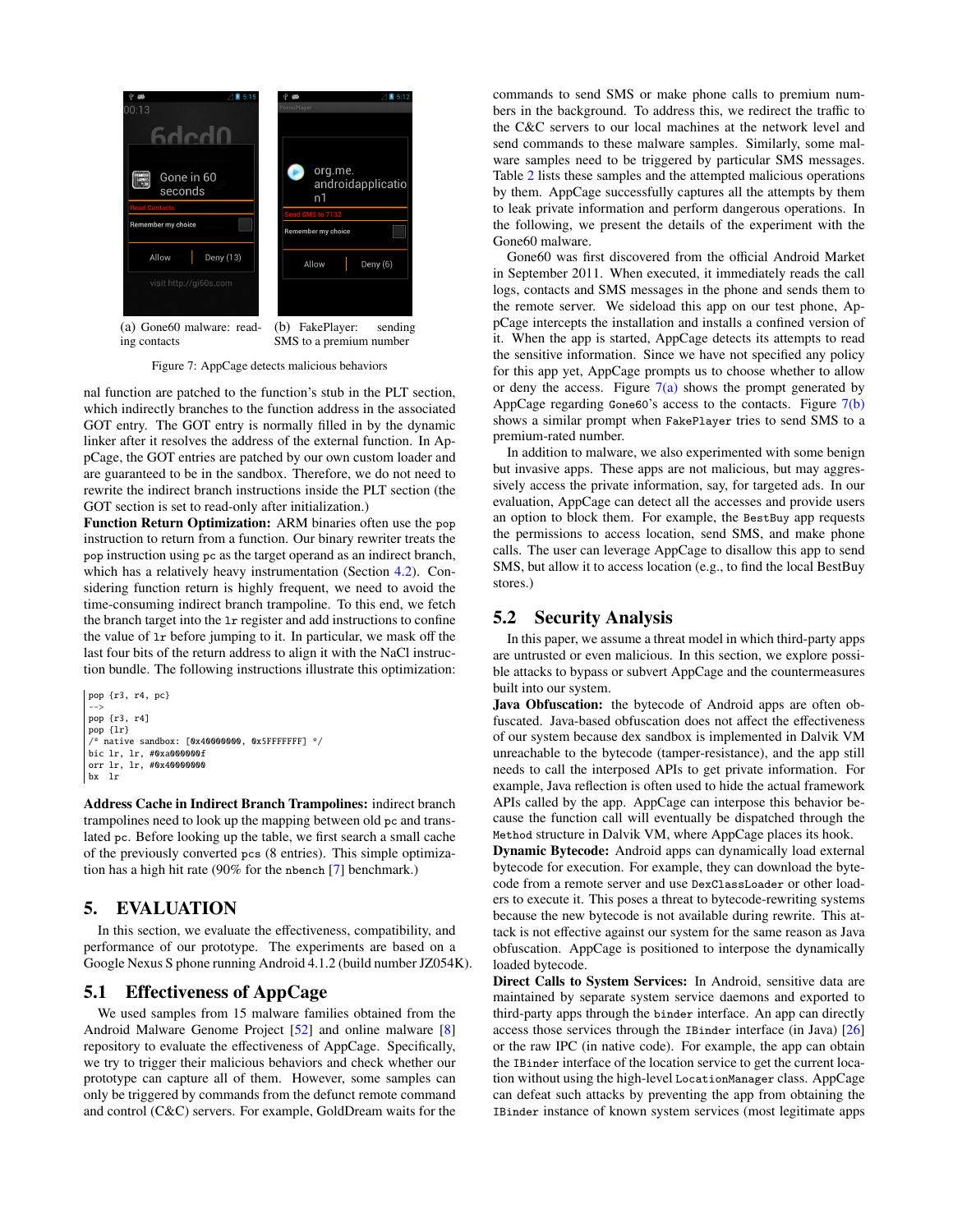Table 2: AppCage successfully blocks malicious behaviors of samples in 15 malware families

<span id="page-8-1"></span>

| Malware            | Send SMS | Read/Delete SMS | Phone Calls | Location | Call Logs | Contacts | Internet | <b>IMEI</b> |
|--------------------|----------|-----------------|-------------|----------|-----------|----------|----------|-------------|
| FakePlayer         |          |                 |             |          |           |          |          |             |
| <b>YZHC</b>        |          |                 |             |          |           |          |          |             |
| GoldDream          |          |                 |             |          |           |          |          |             |
| TapSnake           |          |                 |             |          |           |          |          |             |
| <b>NickiBot</b>    |          |                 |             |          | ٦.        | v        |          |             |
| DroidKungFu        |          |                 |             |          |           |          |          |             |
| <b>BeanBot</b>     | ٦        |                 |             |          |           |          |          |             |
| Gone <sub>60</sub> |          |                 |             |          | V         | v        |          |             |
| <b>SndApps</b>     |          |                 |             |          |           |          |          |             |
| <b>HippoSMS</b>    | À.       |                 |             |          |           |          |          |             |
| Zitmo              |          |                 |             |          |           |          |          |             |
| Zsone              | ٠        |                 |             |          |           |          |          |             |
| Spitmo             |          |                 |             |          |           |          |          |             |
| <b>DroidLive</b>   |          |                 |             |          |           |          |          |             |
| Geinimi            |          |                 |             |          |           |          |          |             |

<span id="page-8-3"></span>Table 3: Some apps used in compatibility test (†: in seconds)

| App                         | Size             | Package Name                   | Time† |
|-----------------------------|------------------|--------------------------------|-------|
| <b>Job Search</b>           | 474K             | com.indeed.android.jobsearch   | 5.7   |
| Comics                      | 3.7M             | com.iconology.comics           | 13.5  |
| chase                       | 1.8M             | com.chase.sig.android          | 10.6  |
| Domino's Pizza              | 7.2M             | com.dominospizza               | 18.6  |
| <b>Early Detection Plan</b> | 4.6M             | com.nbcf.edp                   | 13.7  |
| Super-Bright                | 1.5M             | com.surpax.ledflashlight.panel | 4.8   |
| <b>LED</b> Flashlight       |                  |                                |       |
| Ebay                        | 9.6M             | com.ebay.mobile                | 37.9  |
| The Weather Channel         | 7.2M             | com.weather.Weather            | 27.9  |
| <b>Bug Rush Free</b>        | 13M              | com.fourpixels.td              | 22.2  |
| Solitaire                   | 8.7M             | com.mobilityware.solitaire     | 18.6  |
| Average                     | 5.7 <sub>M</sub> |                                | 17.3  |

do not do this anyway). Moreover, the app can use native code to open the binder device and send commands to the system services using the ioctl system call. AppCage adds security checks in the ioctl function of libc to prevent it, and it disallows the native code to issue system calls directly (Section [3.3\)](#page-2-4). Note that we only block the ioctl system call directly issued from user native libraries or the (confined) system libraries linked with user native libraries. The original communication channels to remote system services through the binder interface remain unchanged since they are going through original system libraries.

Tampering with Dalvik VM: the app may tamper with Dalvik VM using native code since they share the same address space [\[1\]](#page-10-1). For example, it can remove all the hooks of AppCage in Dalvik VM to disable the policy check. This attack can be foiled by our system because the app's native code is sandboxed and cannot write memory out of the sandbox. In addition, it cannot escape from the sandbox to execute untranslated code.

Attacking Native Sandbox: the app may also try to attack the native sandbox. For example, it may try to load unsandboxed native code or break out of the sandbox. Our system design is secure against those attacks. First, AppCage hooks into the Android's dynamic loader. It intercepts any attempt to load a native binary and ensures that all the loaded user binaries are instrumented and sandboxed. Second, even though AppCage uses both a binary rewriter and the customized NaCl compiler to instrument native code, they enforce the same set of rules as the Native Client, which has been proved to be reliable and secure [\[38,](#page-11-22)[48\]](#page-11-23), despite a few fixed implementation issues.

Synthetic Attack: to further evaluate the security of the native sandbox, we create several synthetic attacks that violate the native sandbox rules. The first one is to change the loaded app bytecode at run-time, i.e., by writing to the memory mapped bytecode. Our system can capture such an attempt since this attack invokes the

<span id="page-8-4"></span>

| Table 4: Code size increase (†: sizes in kilobytes before and after |  |
|---------------------------------------------------------------------|--|
| instrumentation $\ddagger$ : percentage of code size increased. *:  |  |
| percentage of padding. $\sharp$ : time in seconds.)                 |  |
|                                                                     |  |

| App        | Native Library   | Size†   | Size†   | %Inc. | $%$ Pad* | Time#            |
|------------|------------------|---------|---------|-------|----------|------------------|
| Ebay       | libredlaser.so   | 529.2   | 709.7   | 34.1  | 15.9     | 12.2             |
| AngryBirds | libangrybirds.so | 1.283.4 | 1.639.8 | 27.8  | 16.6     | 27.7             |
| MiBench    | libjpeg6a.so     | 213.7   | 283.5   | 32.3  | 12.5     | 5.4              |
|            | liblame.so       | 260.1   | 347.7   | 33.7  | 15.8     | $\overline{5.7}$ |
|            | libmad.so        | 115.7   | 147.5   | 27.5  | 7.9      | 2.6              |
|            | libtiff.so       | 195.4   | 257.0   | 31.5  | 10.1     | 5.2              |
| Nbench     | libnbench.so     | 82.2    | 103.3   | 29.2  | 13.1     | 2.2              |
| Average    |                  |         |         | 30.9  | 13.1     | 8.7              |
|            |                  |         |         |       |          |                  |

mmap system calls (Section [3.3\)](#page-2-4) to remap the memory space containing the bytecode as readable and writeable. The second one is to manipulate the Dalvik internal data structure to change the control flow of the app code using the native library at run-time. For instance, it manipulate the method pointer inside the Dalvik VM to invoke the sensitive APIs. Our system blocks this attack since it writes to the memory space outside the native sandbox.

## <span id="page-8-0"></span>5.3 Compatibility of AppCage

AppCage may cause compatibility issues for two reasons: first, some apps may not be accommodating to constraints imposed by AppCage's sandboxes, particularly the native sandbox. For example, AppCage disallows the app's native code to directly issue a system call. Meanwhile, dex sandbox should pose few problems because it is, in essential, a set of hooks. Overall, we expect this category of compatibility issues not to be serious because currently not many apps contain native code that has legitimate reasons to directly issue system calls <sup>2</sup>[.](#page-8-2) These system calls usually go through the linked system library (libc for example). In fact, we do not find a case during our evaluation that legitimate user native libraries issue system calls directly. Second, our prototype permission manager only supports three coarse responses: allow, deny, and promptto-user. It is known that many apps will not fail gracefully when permissions are removed [\[25,](#page-11-30) [27\]](#page-11-6). Issues in this category can generally be remedied by returning mock results, such as a mock location, instead of an error [\[27,](#page-11-6) [55\]](#page-11-10). However, resources such as network are hard to reconcile this way.

To test the compatibility of our current prototype, we downloaded 50 popular apps from the Google Play store. Some of the apps we tested are shown in Table [3.](#page-8-3) We first evaluate the compatibility issues caused by the sandboxes by configuring permission manager to always return allow. All the apps can run under AppCage and we have not met any glitches even with exhaus-

<span id="page-8-2"></span><sup>2</sup>Nevertheless, we still need to sandbox native code. Otherwise, malicious apps can easily subvert our system using a native library.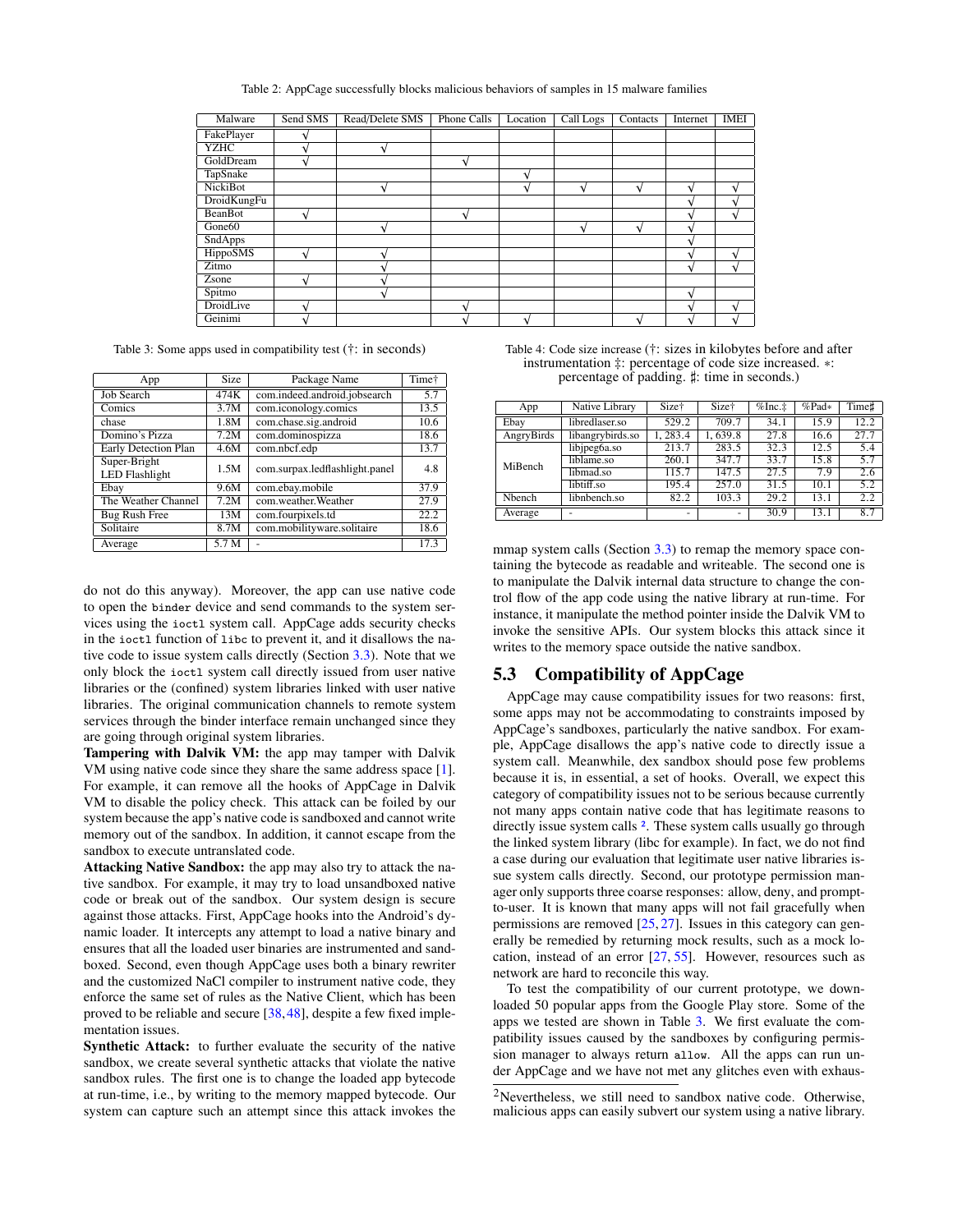<span id="page-9-0"></span>

Figure 8: CaffeineMark with and without AppCage

tive interactions with the app (the result may not be definitive because we may have missed some code paths). We then evaluate the worst case of compatibility by configuring permission manager to always return deny. Under this stringent setting, some apps can only function partially but can still run. Only two apps crashed during our evaluation: Bug Rush Free and Super-Bright LED Flashlight. They immediately crashed when the access to the network and IMEI was denied, respectively. As aforementioned, the compatibility in this case can be improved by returning mock results if and when applicable.

We also evaluate the compatibility of the dex sandbox on different Android versions. We use five different Android versions, i.e., 2.3.6, 4.0.4, 4.1.2, 4.2.2, 4.3 in our test. Our experiments show that the dex sanbox can tolerant the changes of the Dalvik VM in different versions. We only need to slightly change the offset of the Dalvik VM data structure that needs to be hooked. This is implemented by maintaining a mapping table between the version numbers and the offsets of the Dalvik VM data structure that the dex sandbox are interested. Fortunately, this is a one time effort and the number of interested data structures is small (less than 10).

#### 5.4 Performance Evaluation

We also evaluated the overhead introduced by AppCage including its impact to the code size, the installation time and the performance overhead.

Code Size: for each target app, AppCage generates a wrapper app that consists of the original app and other components to set up the sandboxes. This adds about 50KB of size to the original app (33KB for the stubs and 18KB for the library). Considering the average size of apps we tested is 5.7MB, the code size increase is less than 1%. There is additional code size increase due to the binary instrumentation for apps with native libraries. Table [4](#page-8-4) shows the effect of binary instrumentation on the native code of two Android apps (Ebay and Angry Birds) and two benchmarks (MiBench and Nbench). The average increase is around 30%, and 13.1% of it can be contributed to the padding instructions to align code (Section [4\)](#page-5-2). Installation Time: AppCage will also increase installation time. For example, it needs to generate a wrapper app and *sign* it. Table [3](#page-8-3) shows that the increase to the installation time is about 17 seconds for apps without native code. Moreover, binary rewriting could be time-consuming for large libraries. For example, AppCage spends about 27 seconds to rewrite the 1.2MB native code of Angry Birds (Table [4\)](#page-8-4). Considering that native libraries are normally small and the binary rewriting is performed only once during installation, this increased installation time is acceptable, but maybe frustrating, in the practical deployment.

Performance Overhead: We also evaluated the run-time performance overhead introduced by AppCage. For bytecode, AppCage interposes its calls to some framework APIs. We used Caffeine-Mark, the standard Java benchmark to measure this overhead. The results in Figure [8](#page-9-0) show that AppCage's dex sandbox only intro-

<span id="page-9-1"></span>

Figure 9: Normalized overhead of the native sandbox

duces negligible performance overhead to the bytecode. We obtained the similar results with an evaluation app that intensively invokes the confined framework APIs. Moreover, AppCage needs to communicate with permission manager (see Figure [2\)](#page-2-0) to retrieve the policies. To measure the overhead introduced by this operation, we develop an app which continuously retrieves the policy for 10,000 times. It costs about 3.9 seconds in total for this app to complete. That is, the average time for each policy retrieval is about <sup>0</sup>.39 millisecond. We believe this time introduced by AppCage is negligible that users cannot actually perceive it.

For native code, AppCage adds instructions to confine memory write and branches. To measure the overhead of native sandbox, we used Nbench [\[7\]](#page-11-26), a computation-intensive benchmark of the CPU, FPU, and memory system performance. The average overhead of native sandbox is about 10.7% (Figure [9\)](#page-9-1). The string sort benchmark has higher performance overhead because it heavily uses the memmove function in libc to move large blocks of data. Libc is built by a modified NaCl compiler and is the main source of the overhead for this benchmark. This is confirmed by the fact that the overhead will reduce dramatically if the benchmark is linked to a plain libc. This overhead can be reduced (to that of the original NaCl for ARM) if we position the sandbox in the same way as NaCl. This is not feasible unless we can change the default Android loader, a design we avoid for easy deployment. Similar to NaCl, there are three tests in Nbench perform better than the native execution. This is probably due to the caching effects of the code bundles [\[48\]](#page-11-23).

## 6. DISCUSSION

First, compared to the systems that target the same problem [\[5,](#page-11-3) [14](#page-11-4)[–16,](#page-11-5) [27,](#page-11-6) [33,](#page-11-7) [45,](#page-11-9) [55\]](#page-11-10), AppCage is a more comprehensive and securer solution with its hybrid sandboxes. The ideal solution is for Google to *o*ffi*cially* support adjustment of permissions *after installation* [\[5\]](#page-11-3). However, there are two major issues that encumber this solution. First, Android is heavily fragmented with many versions and incompatible customization by major vendors [\[46\]](#page-11-11). It is not clear whether and when such update will be deployed to most of the users. In contrast, solutions such as AppCage can be immediately deployed. More importantly, as an official solution, the user would expect it to be compatible with *all* the apps in Google Play. It is a daunting task to update those millions of apps. It is questionable whether Google will ever deploy such a system (the experimental official permission manager has since been removed in a recent update to Android KitKat 4.4.2 [\[4\]](#page-11-31).) Users likely have higher tolerance to the (inevitable) incompatibility of third-party solutions.

Second, AppCage prompts the user to choose to allow or deny the app's access to sensitive resources if no policy has been set (Figure [7\)](#page-7-2). Compared to the prompt during installation, this *incontext* prompt is more effective and users are less likely to ignore it. Particularly, the research by Felt et al. shows that only 12% of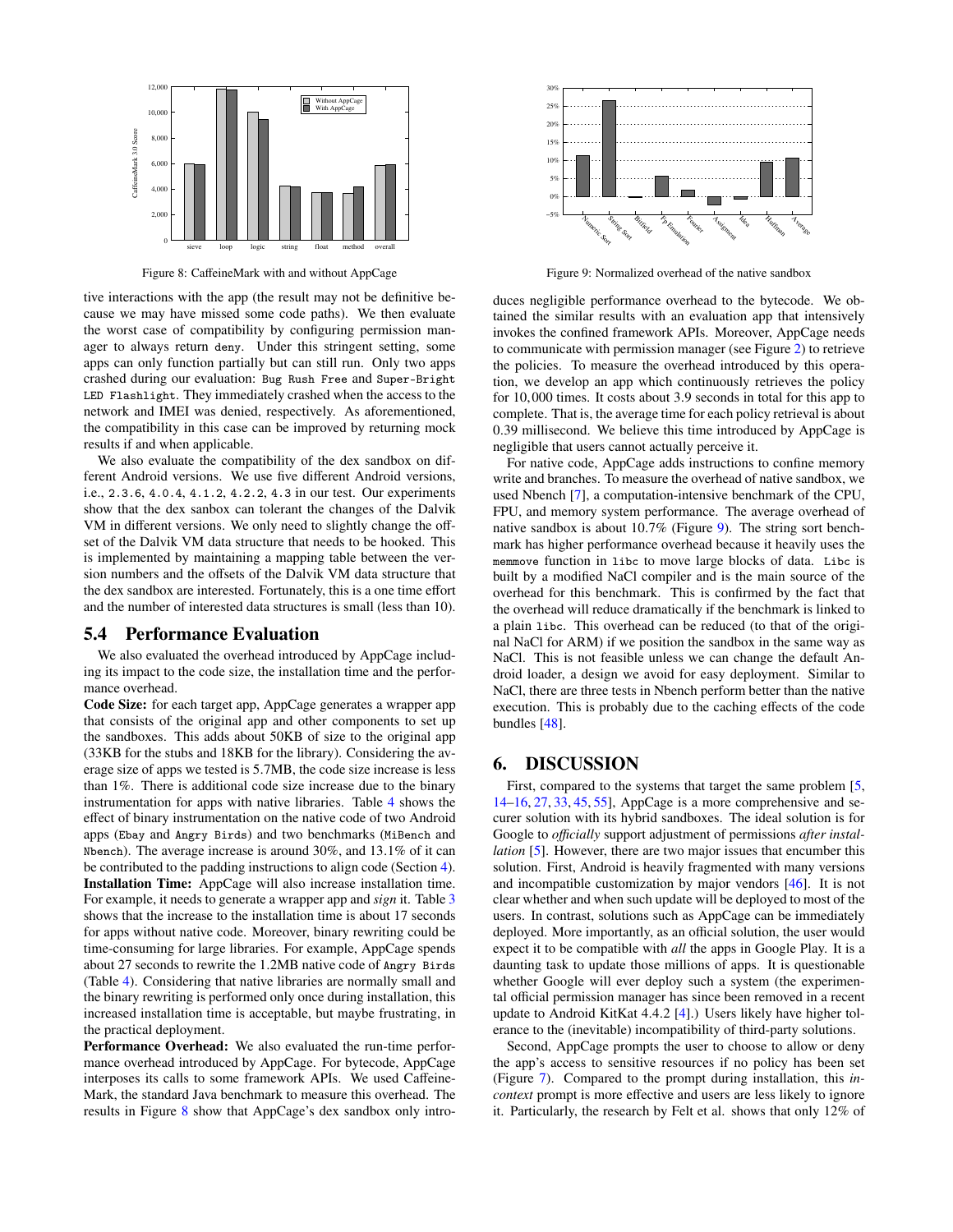the participants pay attention to the permission request at installation time [\[20\]](#page-11-32), while 85% of them denied the location request for at least one app  $[21]$ . The system can also be extended to support community-based policy definition [\[35\]](#page-11-34). Moreover, the signature of the installed wrapper app is different from the original app, which may break the automatic update feature provided by the Google Play. Our system can monitor the version history of the apps on the Google Play and generate the wrapper app if a newer version is available.

Third, our current prototype only supports ARM, the dominate architecture for smartphones and tablets. Intel's x86 is an emerging architecture for mobile platforms. Our native sandbox can be extended to support x86 using similar techniques. In addition, our prototype does not support self-modify code. We leave it as a future work. Moreover, the indirect branch trampoline temporarily stores the target pc on the stack and branches to it using a pop instruction (Figure [6\)](#page-6-1). This introduces a race condition where the target pc could be manipulated by another thread. The race condition can be avoided with an extra scratch register, and instructions to spill and restore the register. It would further complicate the design of the trampoline. However, the window of vulnerability is only four instructions, and the chance of successfully attacking it in practice is low. In fact, this race condition also affects other similar systems [\[32,](#page-11-35) [49\]](#page-11-36).

At last, since Android version 5.0, it uses a new runtime (ART) which leverages the ahead of time optimization to convert dex bytecode to a native binary. AppCage could be extended to support the ART runtime since this runtime still has the corresponding data structures to represent the Java classes and methods as the Dalvik VM (Figure [1\)](#page-1-0). Accordingly, our system could take similar methods to hook these data structures in the ART runtime (libart.so). We take the ART support as one of the future work.

# 7. RELATED WORK

Android App Security: the first category of related work includes systems that expose privacy risks of third-party apps and systems to confine those apps. For example, researchers discover that private information could be leaked by benign apps [\[19\]](#page-11-2), ad libraries [\[23\]](#page-11-37), vulnerable apps [\[43\]](#page-11-38), and malicious apps [\[52\]](#page-11-27). To mitigate this threat, researchers have proposed solutions to detect malicious or privacy-leaking apps. DroidRanger [\[54\]](#page-11-39) and RiskRanker [\[24\]](#page-11-40) are two systems to detect malicious apps on the official and alternative Android markets. Those systems can detect malicious app behaviors before they are installed on the user devices. However, they usually suffer from false negatives and false positives. On contrast, the interposition of AppCage cannot be bypassed by thirdparty apps.

There are also systems that extend the Android framework to provide fine-grained control of third-party apps at run-time [\[14–](#page-11-4)[16,](#page-11-5) [27,](#page-11-6)[33,](#page-11-7)[55\]](#page-11-10). For example, AppFence [\[27\]](#page-11-6) and TISSA [\[55\]](#page-11-10) can return mock results of the sensitive resources such as the location. Userdriven access control is a promising solution to provide in-context and non-disruptive permission granting [\[36\]](#page-11-41). While these systems may solve the problem in theory, the requirement to modify the Android framework significantly limits their practical deployment. In contrast, our system does not have such requirement and can be readily deployed. From another perspective, researchers have proposed to monitor and confine third-party apps in the user space with bytecode rewriting [\[17,](#page-11-13) [18,](#page-11-14) [28\]](#page-11-15) or native library interposing [\[47\]](#page-11-16) (Similar system also exists on other platforms [\[31\]](#page-11-42).) For instance, AppGuard [\[13\]](#page-11-12) is a closely-related system that instruments the target app and detours security-relevant methods to their guards functions through virtual machine internal data structure manipulation,

a similar design as our dex sandbox (Section [3.2\)](#page-2-5). Unfortunately, like other systems, it could be subverted by leveraging the native code. The native sandbox in AppCage is specifically designed to prevent this attack.

Software Fault Isolation AppCage leverages the software fault isolation (SFI) technology to sandbox native code. SFI has been widely researched and deployed [\[22,](#page-11-43) [29,](#page-11-44) [32,](#page-11-35) [34,](#page-11-45) [38,](#page-11-22) [42,](#page-11-17) [48,](#page-11-23) [50,](#page-11-24) [51\]](#page-11-46). Most of these systems target the x86 architecture [\[22,](#page-11-43) [29,](#page-11-44) [32,](#page-11-35) [34,](#page-11-45) [48,](#page-11-23) [50\]](#page-11-24). AppCage is designed for the ARM architecture, which has a different set of challenges (Section [3.3\)](#page-2-4). ARMor [\[51\]](#page-11-46) is a system providing SFI for the ARM architecture. However it does not support dynamic linking, and has a high performance overhead unsuitable to our system. Native Client for ARM [\[38\]](#page-11-22) provides a customized compiler to generate confined ARM binaries. It thus requires source code access which is not available for the app's native code. ARMlock [\[53\]](#page-11-47) implements an efficient fault isolation solution. However it requires the support from kernel space and thus cannot be used without the change to the phone's firmware. AppCage's native sandbox uses static binary translation to enforce the same proven rules of NaCl.

Robusta [\[39\]](#page-11-20) and Arabica [\[40\]](#page-11-48) are two closely related systems. They leverage Native Client and the JVMTI (JVM Tool Interface) to sandbox the native libraries of JVM, respectively. They have different assumptions than AppCage: Robusta requires to recompile the source code of the native libraries, and Arabica needs the support of JVMTI that is unavailable in Dalvik VM. Klinkoff *et al.* propose a SFI mechanism to protect managed code and the .NET run-time from the unmanaged code (or native code) [\[30\]](#page-11-49). They isolate unmanaged code in a separate process. Similarly, the NativeGuard [\[41\]](#page-11-50) leverages the process boundary to isolate untrusted native libraries. AppCage takes a different design by isolating native code in the same process. While process-based isolation could be used in our system, one disadvantage is that every JNI call is transformed to a RPC call cross the process boundary, which is expensive and thus infeasible for our use cases.

# 8. CONCLUSION

We have presented the design, implementation, and evaluation of AppCage, a system to interpose and regulate third-party Android apps with hybrid user-level sandboxes, dex sandbox and native sandbox. Together, they enable AppCage to securely interpose the app's access to key APIs and services. We have implemented a prototype of AppCage. Our evaluation shows that AppCage can successfully detect and block the attempts to leak private data or perform dangerous operations by malware and invasive apps, and it also has an acceptable overhead, especially for apps without native code.

Acknowledgements The authors would like to thank the anonymous reviewers for their insightful comments that helped improve the presentation of this paper. This work was supported in part by the US National Science Foundation (NSF) under Grants 0855036 and 0952640. Any opinions, findings, and conclusions or recommendations expressed in this material are those of the authors and do not necessarily reflect the views of the NSF.

#### 9. REFERENCES

- <span id="page-10-1"></span>[1] Android Security Analysis Challenge: Tampering Dalvik Bytecode During Runtime.
- [https://bluebox.com/technical/android-security-analysis](https://bluebox.com/technical/android-security-analysis-challenge-tampering-dalvik-bytecode-during-runtime/)[challenge-tampering-dalvik-bytecode-during-runtime/](https://bluebox.com/technical/android-security-analysis-challenge-tampering-dalvik-bytecode-during-runtime/). [2] Binder. [http:](http://developer.android.com/reference/android/os/Binder.html)
- <span id="page-10-2"></span><span id="page-10-0"></span>[//developer.android.com/reference/android/os/Binder.html](http://developer.android.com/reference/android/os/Binder.html). DroidKungFu Malware.
- <http://www.csc.ncsu.edu/faculty/jiang/DroidKungFu.html>.